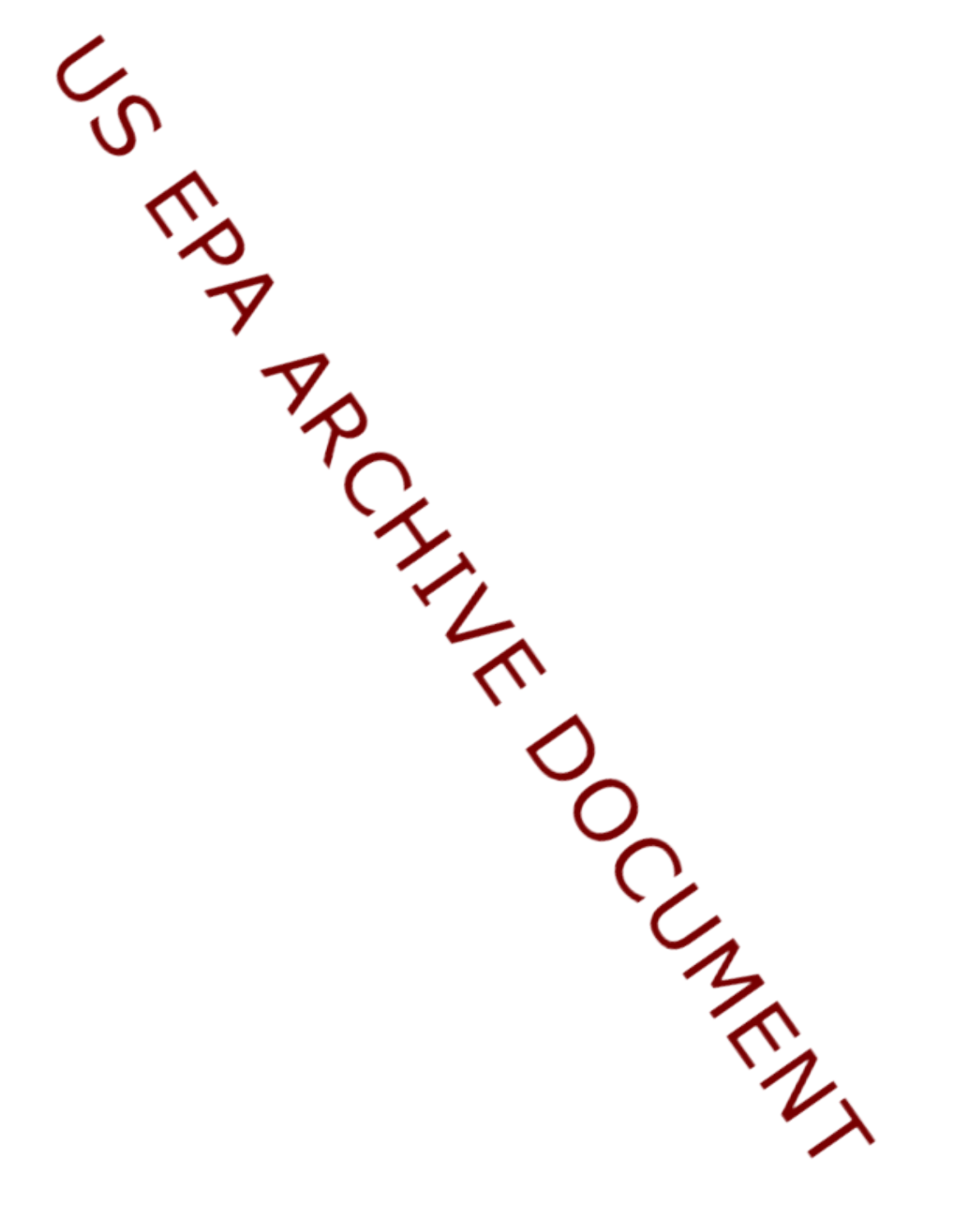# **Consumer Factsheet on: EPICHLOROHYDRIN**

# [List of Contaminants](http://www.epa.gov/safewater/hfacts.html)

 As part of the Drinking Water and Health pages, this fact sheet is part of a larger publication: **National Primary Drinking Water Regulations** 

 States Environmental Protection Agency (EPA). This is a factsheet about a chemical that may be found in some public or private drinking water supplies. It may cause health problems if found in amounts greater than the health standard set by the United

#### **What is Epichlorohydrin and how is it used?**

an insect fumigant. Epichlorohydrin is a colorless organic liquid with a pungent, garlic-like odor. The greatest use of epichlorohydrin is used to make glycerin and as a building block in making plastics and other polymers, some of which are used in water supply systems. It is also used in the paper and drug industries and as

an insect fumigant.<br>The list of trade names given below may help you find out whether you are using this chemical at home or work.

# **Trade Names and Synonyms:**

Chloromethyl-ethylene oxide Chloromethyl-oxirane Glycidyl chloride

# **Why is Epichlorohydrin being Regulated?**

 chemicals in drinking water which do or may cause health problems. These non-enforceable levels, based solely on possible health risks and exposure, are called Maximum Contaminant Level Goals. In 1974, Congress passed the Safe Drinking Water Act. This law requires EPA to determine safe levels of

The MCLG for epichlorohydrin has been set at zero because EPA believes this level of protection would not cause any of the potential health problems described below.

 epichlorohydrin is used in drinking water treatment processes, it is being controlled simply by limiting its There are currently no acceptable means of detecting epichlorohydrin in drinking water. In this case, EPA is requiring water suppliers to use a special treatment technique to control its amount in water. Since use for this purpose.

These drinking water standards and the regulations for ensuring these standards are met, are called National Primary Drinking Water Regulations. All public water supplies must abide by these regulations.

#### **What are the Health Effects?**

Short-term: EPA has found epichlorohydrin to potentially cause the following health effects when people are exposed to it at levels above the MCL for relatively short periods of time: skin irritation; detrimental effects on liver, kidneys, central nervous system.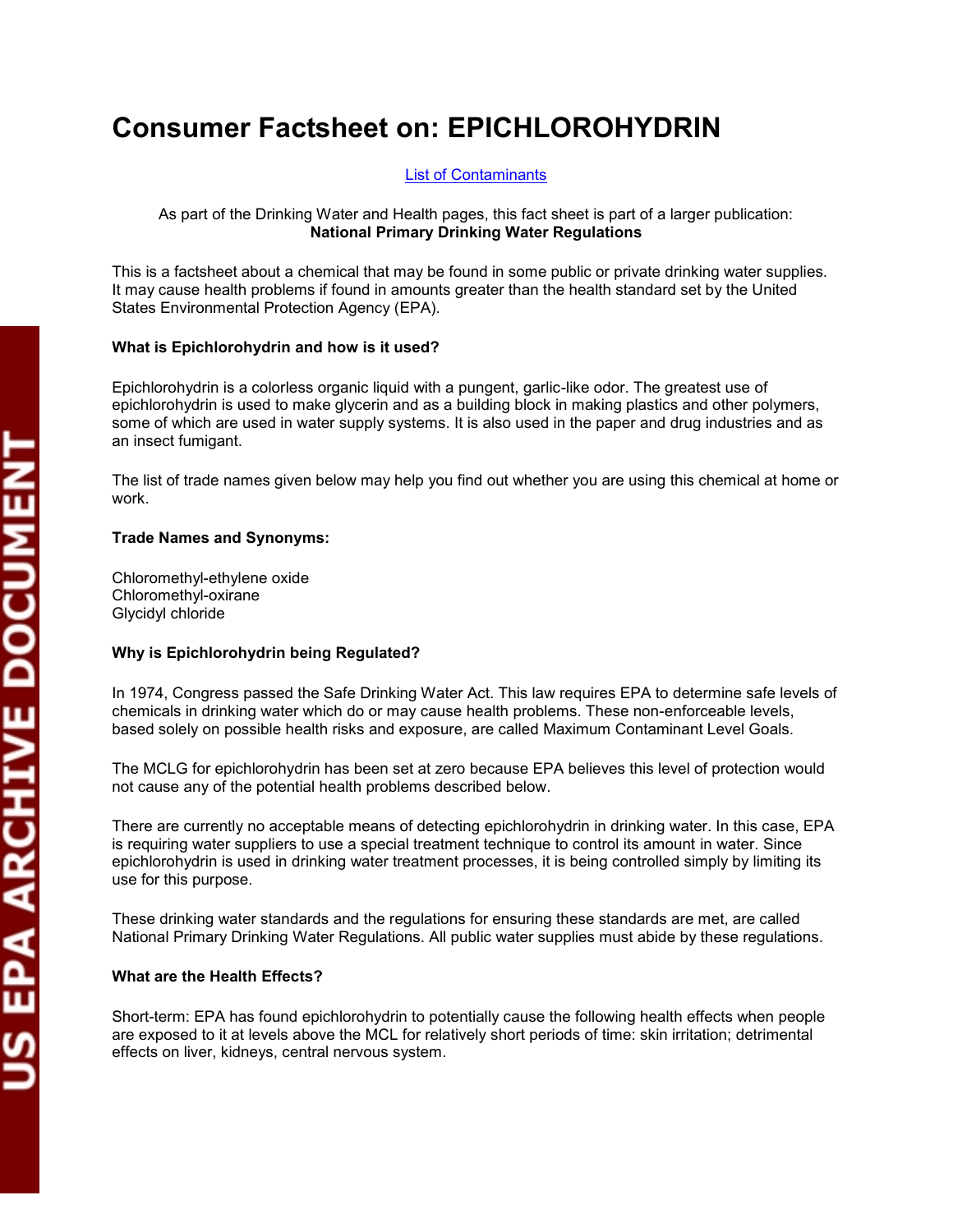Long-term: Epichlorohydrin has the potential to cause the following effects from a lifetime exposure at levels above the MCL: stomach, eye and skin irritation; chromosome aberrations; adverse changes in blood; cancer.

#### **How much Epichlorohydrin is produced and released to the environment?**

 Production and imports of epichlorohydrin in the mid-1980s totalled 511 million lbs. The main source of concern for epichlorohydrin in drinking water is from its use as a clarifier during water treatment. When added to water, it coagulates and traps suspended solids for easier removal. However, some epichlorohydrin may not coagulate and may remain in the water as a contaminant.

# **What happens to Epichlorohydrin when it is released to the environment?**

 sediments in water bodies. If spilled on land, it may leach into the groundwater but it is easily broken Epichlorohydrin readily evaporates from near-surface soils and surface waters. It will not bind to down by a number of chemical reactions. It will not accumulate in aquatic life.

# **How will Epichlorohydrin be Detected in and Removed from My Drinking Water?**

 The regulation for epichlorohydrin became effective in 1992. EPA requires your water supplier to show that when epichlorohydrin is added to water, the amount of uncoagulated epichlorohydrin is less than 2 ppb.

# **How will I know if Epichlorohydrin is in my drinking water?**

 If the treatment technique for epichlorohydrin fails, the system must notify the public via newspapers, be required to prevent serious risks to public health. radio, TV and other means. Additional actions, such as providing alternative drinking water supplies, may

#### **Drinking Water Standards:**

Mclg: zero

Mcl: Treatment Technique

#### **Epichlorohydrin Releases to Water and Land, 1987 to 1993 (in pounds):**

|                           |        | Water  | Land   |
|---------------------------|--------|--------|--------|
| <b>TOTALS</b> (in pounds) |        | 42,705 | 22,849 |
| <b>Top Five States</b>    |        |        |        |
| AL                        | 29,385 | 18,476 |        |
| LA                        | 6.924  | 2,663  |        |
| <b>NJ</b>                 | 2.164  | 16     |        |
| <b>TX</b>                 | 200    | 1.396  |        |
| AR.                       | 1.594  | 0      |        |
| <b>Major Industries</b>   |        |        |        |
| Industrial organics       |        | 25,137 | 14,941 |
| Plastics and resins       |        | 6,392  | 2,509  |
| Industrial inorganics     |        | 4,200  | 1,600  |
| Agricultural chemicals    |        | 2,207  | 1,532  |
| Alkalis, chlorine         |        | 2,100  | 1,033  |

#### **Learn more about your drinking water!**